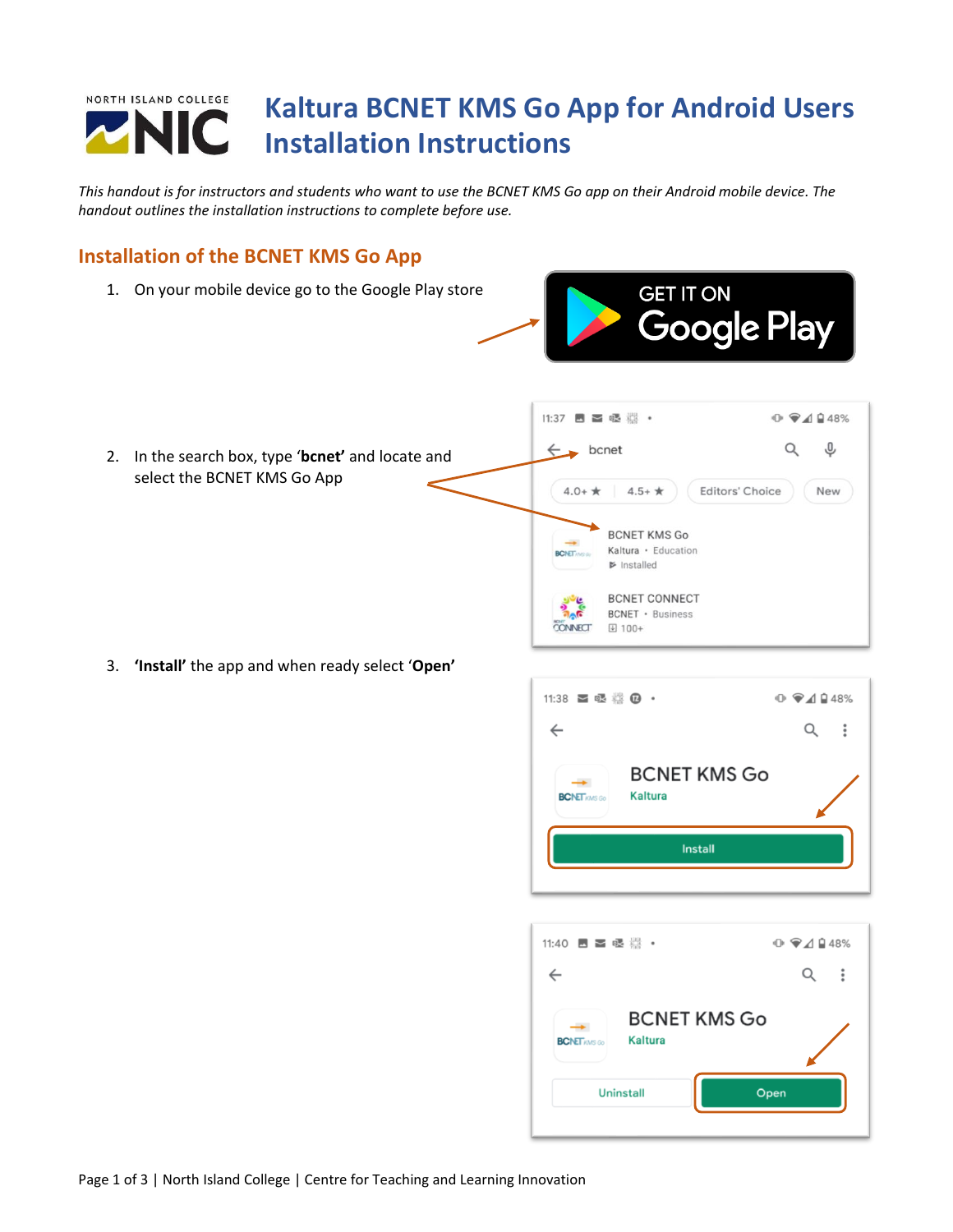

5. You should now see a screen like this. Click on the Settings "**Cog Wheel icon"** on the right side to take you to the SETTINGS screen.

to "Enter your site's address".

'**GO'**.

Enter North Island College's Kaltura MediaSpace